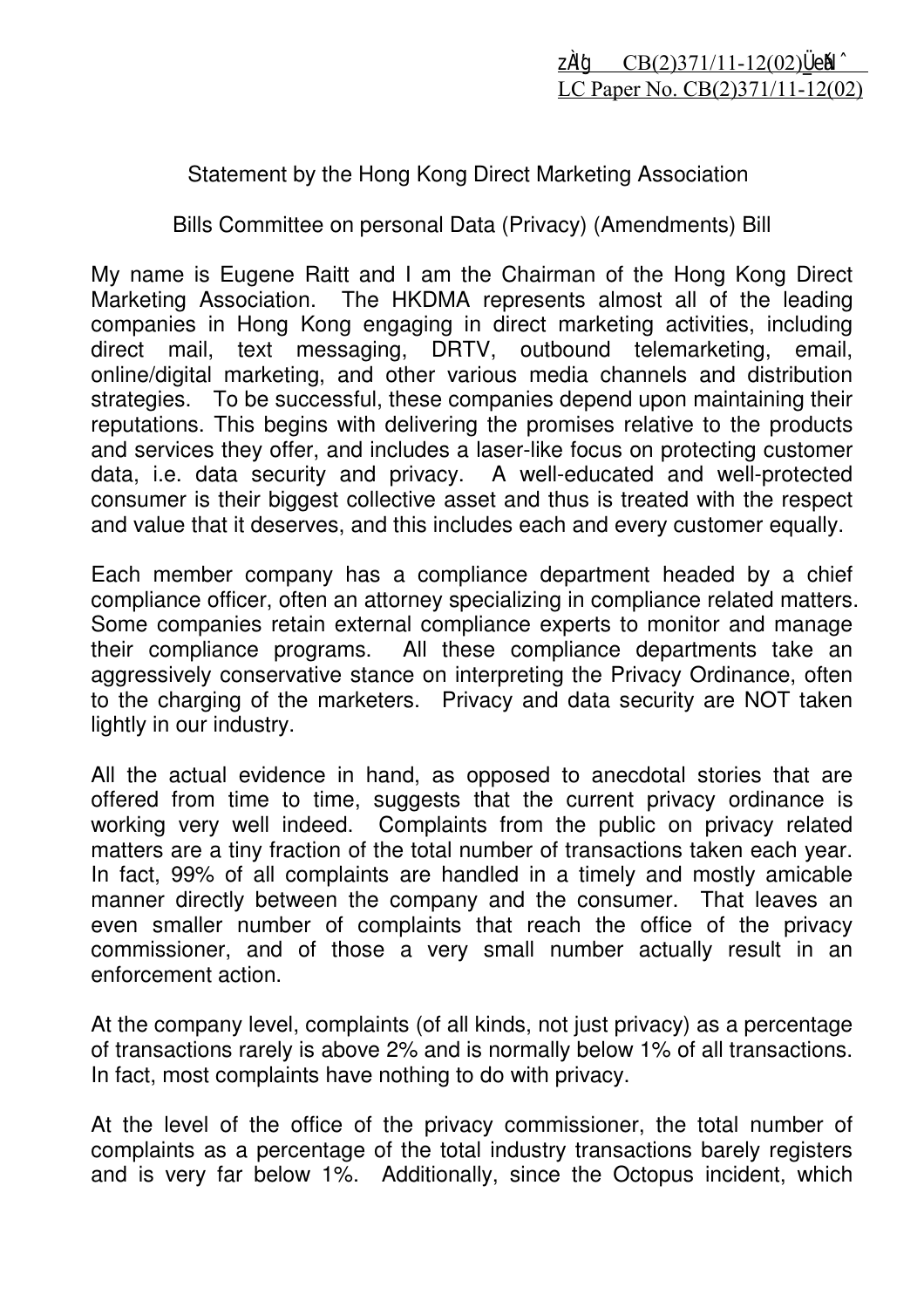caused an anomalous and very temporary spike in complaints and opt-out requests, the percentage of people opting out is below the level prior to the Octopus incident according to internal association surveys. Additionally, according to the commissioner's OWN numbers the total complaint level has returned to at or below pre-Octopus numbers.

In order to provide a real context for the number of complaints in Hong Kong it is necessary to look at the holistic picture of total transactions as the denominator, and total complaints as the numerator. We already know the total complaints, i.e. for 2009 it was 1,001, 2010 it was 1,179, and is running flat this year. Approximately 25% of those complaints were directed against public rather than private entities, making the number under discussion smaller still. All this according to the official reports.

If we make conservative assumptions about HK consumers, we would estimate that there are approximately 4MM persons eligible to receive various solicitations for products and services by direct marketing practitioners. We can further assume that each consumer has at least one telecommunications provider and an average of 4 credit cards. If each one of those entities solicited their customers twice per year we would have 40MM transactions, and this does not include all the estate agents, independent insurance agents, and other banks, credit card companies and telecommunications providers that will solicit those individuals for business.

If we take even the lowest assumptions on transactions and divide that by the total number of complaints it's easy to see that percentage wise it almost doesn't register. Does that mean we don't take each and every complaint seriously? Of course not. However, when viewed as a whole, one can easily see that the system is working, and working very well.

All of Hong Kong, including the office of the privacy commissioner and members of Legco should be proud of the outstanding job our industry and our government are doing on behalf of the Hong Kong consumer. This is a success story that should be celebrated, not criticized and questioned by asking for more and harsher regulations and industry-killing changes to the opt-out scheme.

Finally, there are a small number of marketers, some operating close by Hong Kong but offshore, and others operating "sweat shops" in Hong Kong on a week-to-week basis, always one step ahead of the law and irate customers. These bad actors will always be there, and will always be operating REGARDLESS of any changes to the law or ordinance. These rogue players represent less than 1% of our industry. Does it make any sense to severely